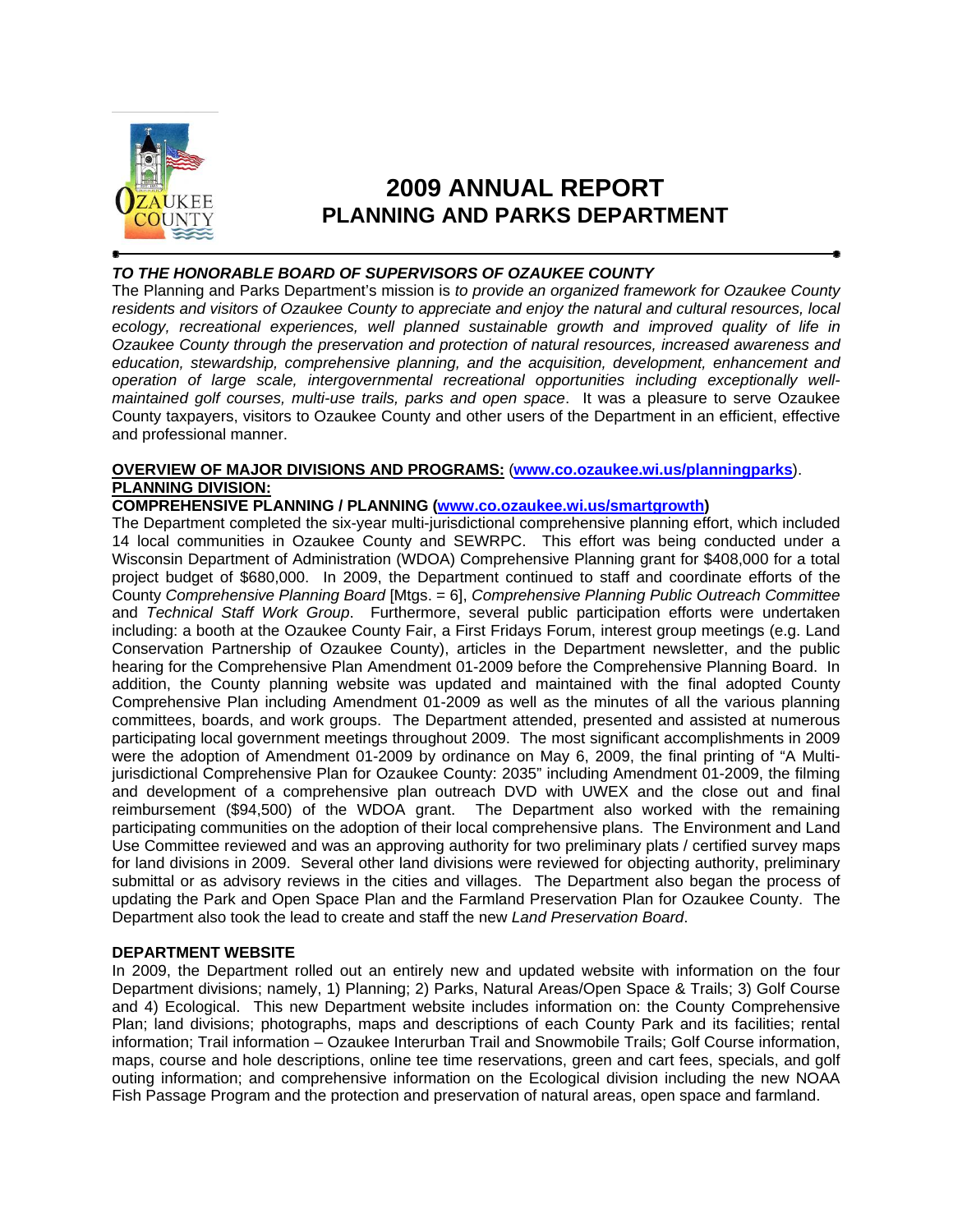# **GOLF COURSE DIVISION:**

# **OZAUKEE COUNTY GOLF COURSES – MEE-KWON PARK AND HAWTHORN HILLS**

The County's courses hosted 79,535 golfers this year. This is an increase of 13,935 golfers from the 2008 season. The total revenue for both courses was \$1,795,969, an increase of \$179,547 compared to the 2008 season. Hawthorne Hills Golf Course opened on April 6, 2009 and Mee-Kwon Park Golf Course opened on April 1, 2009 and stayed open until November 20 and December 1, 2009 respectively. Also, the transition to a new computer software and hardware package for tracking reservations, golfers and revenue was implemented. A new golf course superintendent was hired at Mee-Kwon Park Golf Course. The following illustrates the revenue and golfers from 1993 to 2009:



| <b>GOLFERS</b> |        |  |  |  |  |  |
|----------------|--------|--|--|--|--|--|
| 1993           | 91,053 |  |  |  |  |  |
| 1994           | 93,815 |  |  |  |  |  |
| 1995           | 91,226 |  |  |  |  |  |
| 1996           | 76,886 |  |  |  |  |  |
| 1997           | 83,906 |  |  |  |  |  |
| 1998           | 86,869 |  |  |  |  |  |
| 1999           | 91,660 |  |  |  |  |  |
| 2000           | 86,690 |  |  |  |  |  |
| 2001           | 82,292 |  |  |  |  |  |
| 2002           | 77,281 |  |  |  |  |  |
| 2003           | 77,204 |  |  |  |  |  |
| 2004           | 73,776 |  |  |  |  |  |
| 2005           | 76,373 |  |  |  |  |  |
| 2006           | 69,767 |  |  |  |  |  |
| 2007           | 69,541 |  |  |  |  |  |
| 2008           | 65,600 |  |  |  |  |  |
| 2009           | 79,535 |  |  |  |  |  |

| <b>REVENUE</b> |                 |  |  |  |  |
|----------------|-----------------|--|--|--|--|
| 1993           | \$<br>1,015,000 |  |  |  |  |
| 1994           | \$<br>1,167,000 |  |  |  |  |
| 1995           | \$<br>1,118,000 |  |  |  |  |
| 1996           | \$<br>1,122,374 |  |  |  |  |
| 1997           | \$<br>1,294,794 |  |  |  |  |
| 1998           | \$<br>1,410,635 |  |  |  |  |
| 1999           | \$<br>1,524,159 |  |  |  |  |
| 2000           | \$<br>1,548,718 |  |  |  |  |
| 2001           | \$<br>1,591,597 |  |  |  |  |
| 2002           | \$<br>1,533,655 |  |  |  |  |
| 2003           | \$<br>1,587,470 |  |  |  |  |
| 2004           | \$<br>1,585,153 |  |  |  |  |
| 2005           | \$<br>1,742,190 |  |  |  |  |
| 2006           | \$<br>1,618,575 |  |  |  |  |
| 2007           | \$<br>1,637,643 |  |  |  |  |
| 2008           | \$<br>1,616,149 |  |  |  |  |
| 2009           | \$<br>1,795,969 |  |  |  |  |

**GOLF COURSE REVENUE - OZAUKEE COUNTY COURSES** \$2,000,000 ☆ \$1,800,000 \$1,600,000 \$1,400,000 **DOLLARS (\$)**  DOLLARS (\$) **DOLLARS (** \$1,200,000 \$1,000,000 \$800,000 \$600,000 \$400,000 \$200,000 \$- 1993 1995 1997 1999 2001 2003 2005 2007 2009 **YEAR**

 $\overrightarrow{X}$  CURRENT YEAR - 2009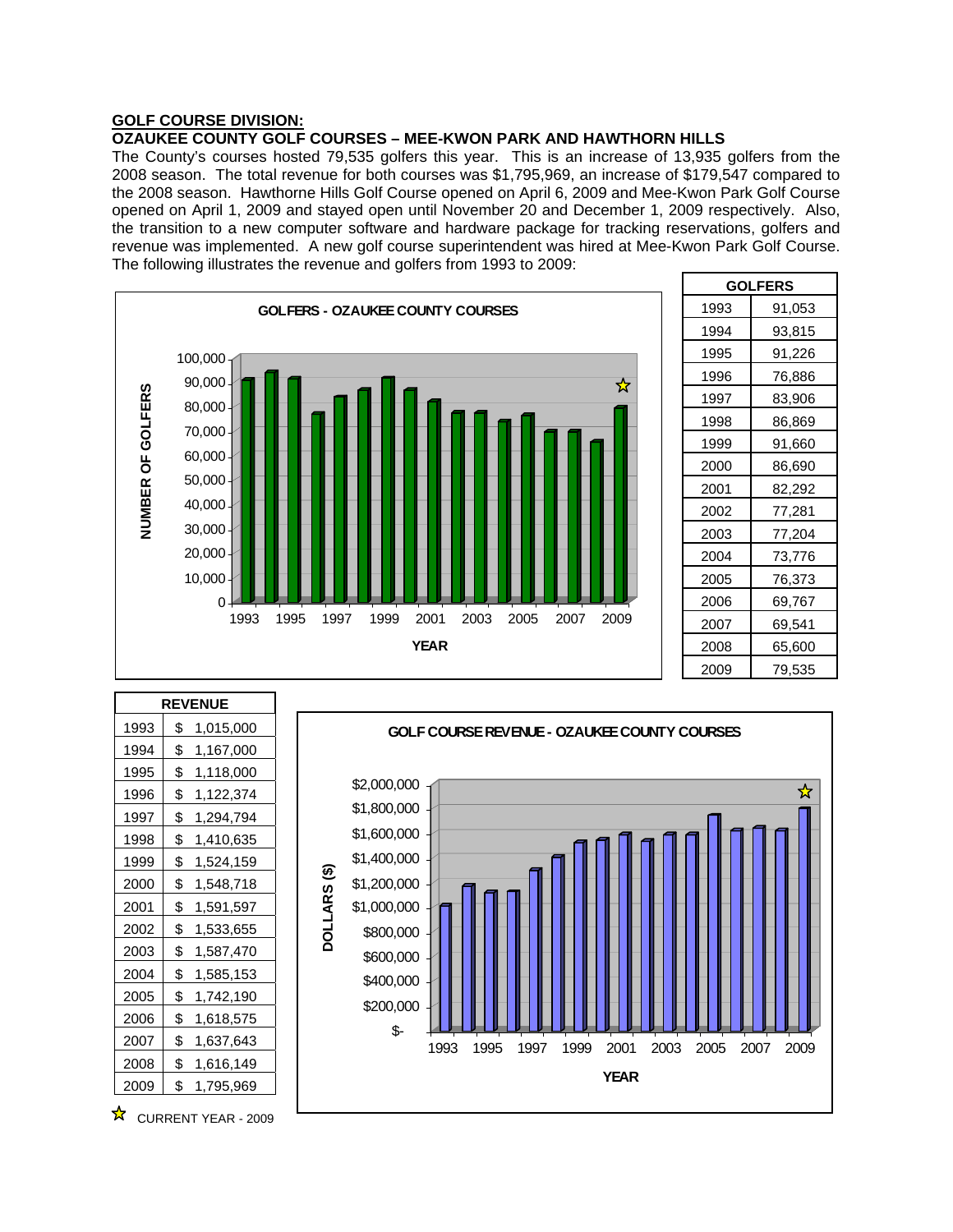| PARK AND TRAIL RESERVATION NUMBERS AND REVENUE COMPARISON |              |        |        |             |     |         |  |  |  |
|-----------------------------------------------------------|--------------|--------|--------|-------------|-----|---------|--|--|--|
| <b>YEAR</b>                                               | 2008         |        |        | 2009        |     |         |  |  |  |
| <b>PARK</b>                                               | Amt $($ \$)  | #      | %      | Amt (\$)    | #   | %       |  |  |  |
| H. H. PETERS YOUTH CAMP                                   | \$1,900.00   | 30     | 22.4%  | \$2,600.00  | 24  | 23.36%  |  |  |  |
| OZAUKEE INTERURBAN TRAIL                                  | 150.00<br>\$ | 3      | 1.8%   | \$250.00    | 9   | 2.25%   |  |  |  |
| <b>TENDICK NATURE PARK</b>                                | \$<br>700.00 | 8      | 8.2%   | \$800.00    | 12  | 7.19%   |  |  |  |
| <b>VIRMOND PARK</b>                                       | \$1,160.00   | 21     | 13.7%  | \$1,300.00  | 22  | 11.68%  |  |  |  |
| <b>WAUBEDONIA PARK</b>                                    | \$4,580.00   | 243    | 53.9%  | \$5,700.00  | 333 | 49.87%  |  |  |  |
| <b>COVERED BRIDGE PARK</b>                                | --           | $\sim$ | --     | \$630.00    | 9   | 5.66%   |  |  |  |
| <b>TOTALS</b>                                             | \$8,490.00   | 305    | 100.0% | \$11,130.00 | 409 | 100.00% |  |  |  |

# **PARKS, NATURAL AREAS / OPEN SPACE, AND TRAILS DIVISION:**

# **COVERED BRIDGE PARK**

In 2009, the Department worked with the County Board of Supervisors on documenting a potential transfer of Covered Bridge Park from the County to the Town of Cedarburg. After significant discussions, the County Board of Supervisors decided to retain ownership of Covered Bridge Park. The Department subsequently completed several infrastructure repairs at the Park including: the removal of the old pit toilets, installation of new decking and railings on the pedestrian bridge over Cedar Creek, repair of the asphalt approaches to the pedestrian bridge and installation of portable bathrooms. Abandonment of the existing "old" well and pump and installation of a new well and pump is planned for 2010.

# **EHLERS PARK**

In 2009, the Department completed a major restoration project at Ehlers Park that included: removing approximately 100+ yards of the existing park road and restoring it to native vegetation and a pedestrian trail, removing several old fire grates, removing several large fallen trees, installing a new park entrance sign with planter bed, development of an improved access for a kayak / canoe launch, improving the current parking lot layout and planting of several species of trees at the park entrances.

### **HARBORVIEW PARK**

Harborview is a 0.45 acre County Park near the Administration Center in the City of Port Washington that has a native prairie and companion tree planting along with a stormwater rain garden. In 2009, an overlook deck with picnic tables, benches and park signage was constructed as part of the master plan. In addition, the Department prepared and implemented the landscaping plan for the new Administration Center parking lot including a stormwater management infiltration basin/rain garden and native plantings.

# **HERBERT H. PETERS YOUTH CAMP / HAWTHORNE HILLS PARK / SHADY LANE PROPERTY**

Ozaukee County youth groups and other private parties reserved 20 weekends and 4 weekdays during the year. Compared with 2008, reservations were down by 6, but revenue was up by \$700 in 2009 as a result of making the facility available to other private reservations (e.g. weddings and golf outings). A new reservation policy and forms were developed. Two reservations were cancelled and not rescheduled. Also, several improvements were made to the Park Superintendent's house at the Shady Lane property including a new patio door, exterior maintenance and a new heating and cooling system.

# **LION'S DEN GORGE NATURE PRESERVE**

In 2009, the Department continued to implement the park master plan. The Department worked with several Eagle Scout volunteers to construct the following projects: 1) built-in park benches along the bluff and 2) a wood carved map of the park and facilities. The Department also completed the construction of a designated gravel pad for placement of portable restrooms and several drainage and trail maintenance projects. The Department also permitted 10 hunters from 42 applicants for the lottery deer gun hunting season and 16 hunters for the bow deer season in 2009. No deer were reported taken from the property in 2009. Water quality monitoring and posting at the beach continued in 2009 as part of the BEACH Act.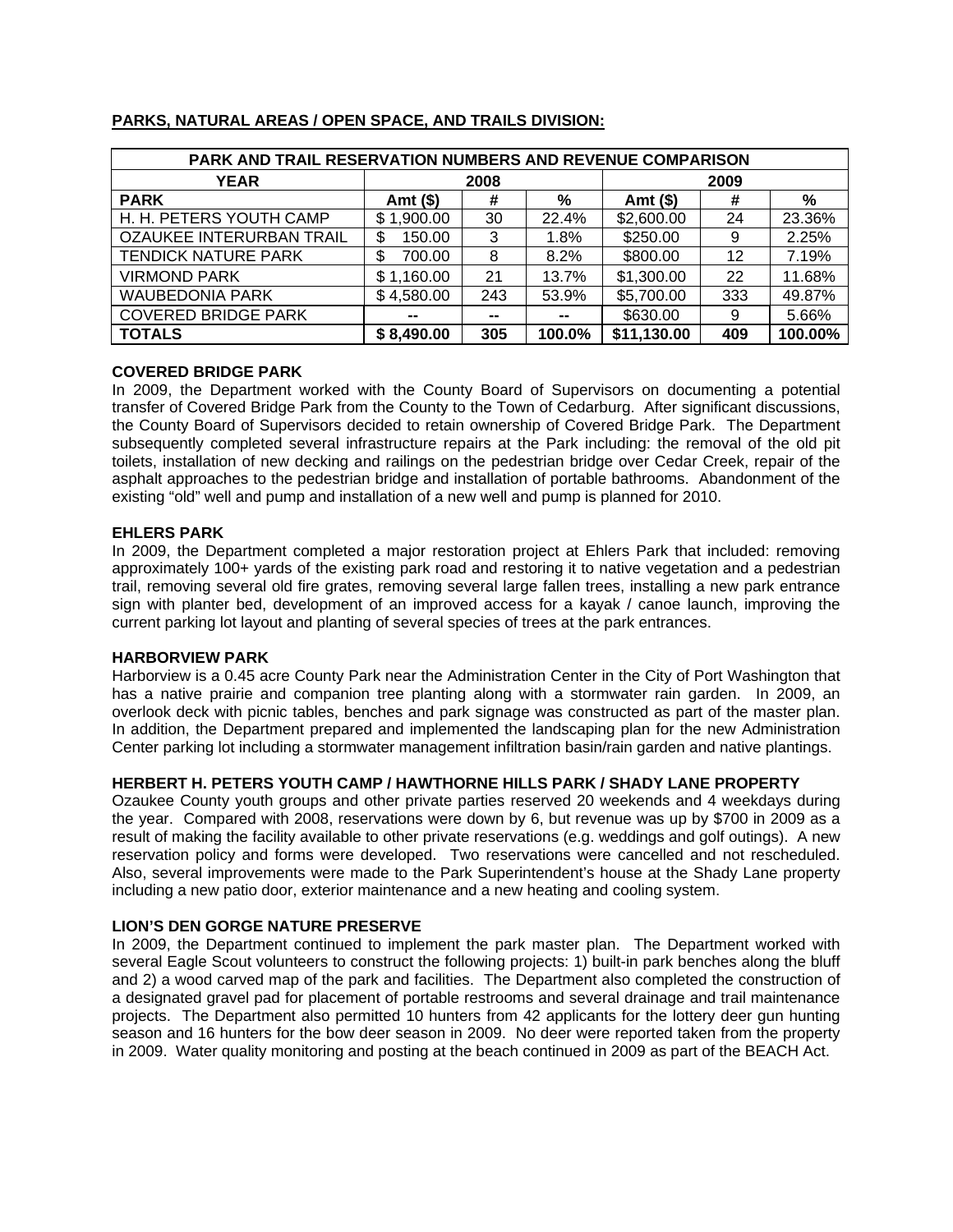#### **MEE-KWON PARK**

In 2009, the Department considered a proposal to establish a dog exercise and recreation area jointly with the City of Mequon on approximately 24 acres in the Park. The proposal included significant private funding, but it was not endorsed by the Public Works Committee after reviewing the details and taking public comment. Mee-Kwon Park enjoyed another great season for sledding. The Department conducted snow removal activities to ensure access to the sledding hill throughout the winter. The pond was not cleared for ice skating activities during this past winter. An Eagle Scout candidate started on a project to install an informational kiosk at Mee-Kwon Park, which is anticipated to be complete in 2010. Also, *Outdoor Wisconsin* filmed an episode on the new bluebird box trail at Mee-Kwon Park Golf Course.

### **OZAUKEE ICE CENTER / CARLSON PARK**

In 2009, the County turned over the Ozaukee Ice Center / Carlson Park to the Ozaukee Youth Hockey Association and the Ozaukee Ice Association. The transfer included payment of the approximately \$390,000 debt (loan and interest) through free public skate time for Ozaukee County residents.

# **OZAUKEE COUNTY PIONEER VILLAGE / HAWTHORNE HILLS PARK**

In 2009, the Department worked with the Ozaukee County Historical Society, Inc. to complete a major rewriting of the lease agreement and legal descriptions for the leased parcels at Hawthorne Hills County Park for the operation of Ozaukee County Pioneer Village.

# **TENDICK NATURE PARK**

The Tendick Nature Park shelter revenue was \$800 with 12 reservations in 2009. In this fourth year of operation, the revenue was up by \$100 with 4 additional reservations. The Department completed several major maintenance projects in 2009 including: 1) the gazebo was restored, painted and landscaped, 2) a new fence was installed at the log cabin, 3) re-grading and drainage for the archery range, and 4) a new park entrance sign, planter bed and fencing was installed for the "river side" entrance. In addition, 36 concrete tee pads (2 at each of the 18 holes) were added in 2008 to the disc golf course and the final landscape restoration for the front 9 holes was completed in 2009. Several school cross-country run meets were held at Tendick Nature Park in 2009. An Eagle Scout candidate completed an improvement to the disc golf course with the addition of built-in benches.

### **VIRMOND PARK**

In 2009, Virmond Park had a total of 22 shelter reservations and revenue of \$1,300. Compared to 2008, reservations were up by 1 with an associated revenue increase of \$140. Significant invasive species control and native tree re-planting continued in 2009, primarily for non-native buckthorn and honeysuckle. New walking trails were also added in 2009 with implementation of the new "sustainable" mowing policy. Major infrastructure items were completed in 2009 including: the re-roofing, clean-up, insulation, installation of a new door and heating of the small barn near the caretaker house to establish a winter woodworking shop for parks projects including signage and picnic tables.

### **WAUBEDONIA PARK**

In 2009, there were 32 reservations for the park with revenue of \$1,750. Camping permits totaled 301 with revenue of \$3,015 and the sale of firewood resulted in an additional \$935 of revenue. Total revenue for Waubedonia Park was \$5,700, an increase in revenue of \$1,120 from 2008. The Department also added a new handicapped accessible water fountain to replace the existing water fountain that was damaged in the June 2008 floods and recouped \$3,257 in FEMA and State reimbursement. In addition, two additional campsites were constructed in 2009 for a total of 10 campsites. The operations at the Park were greatly assisted by having a part-time caretaker in 2009 after a vacancy in 2008.

### **OZAUKEE INTERURBAN TRAIL (www.interurbantrail.us)**

The Department continued to coordinate with the Ozaukee Interurban Trail Advisory Council, Ozaukee County Tourism Council and four associated committees, namely the Sustainability Committee, Rules and Ordinance Committee, Trail Promotions Committee and Trailside Facilities Committee. The Trail Advisory Council met four times in 2009. The Trail Improvement Project construction began in March 2009 and was approximately 90% completed by the end of 2009 including the Local Force Account construction work by the Highway Department on 1.3 miles of trail including a wetland boardwalk. The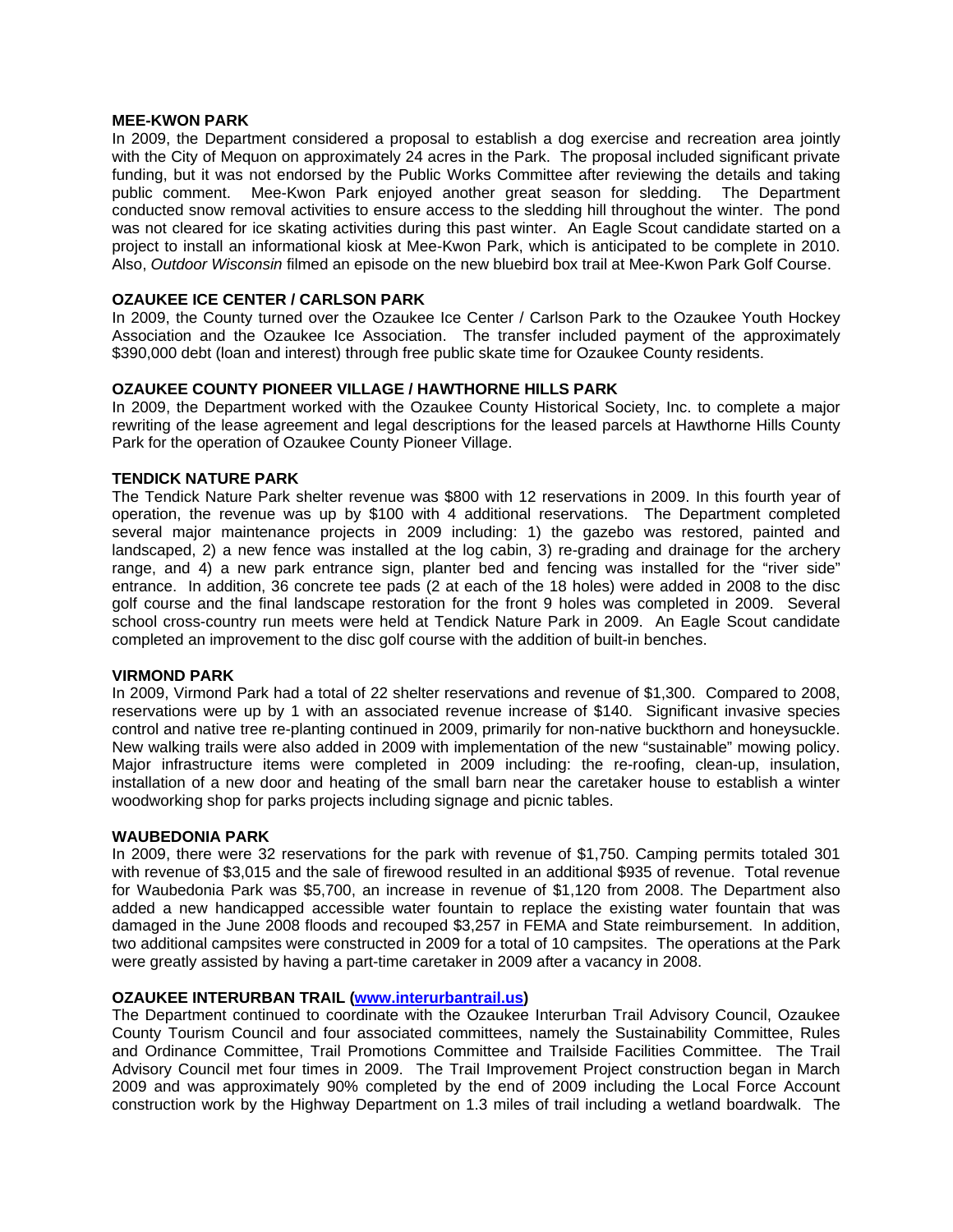low cost bid of \$1,140,511 for a pre-fabricated steel truss structure provided by Zenith Tech, Inc of Waukesha was awarded. The total project cost is approximately \$1.762 million including the bridge, approaches and the construction of 1.3 miles of paved off-road trail with a wetland boardwalk crossing. The local share for the total project is approximately \$353,000. The Trail Advisory Council continued to receive donations toward the project. The Trail Advisory Council and the Department sponsored a grand opening celebration for the Trail Improvement Project on October 3, 2009 that was attended by more than 250 people. Also, the Department, in conjunction with the Trail Advisory Council, continued to assist the City of Port Washington in implementing a WisDOT Multi-modal Transportation Enhancement grant for the Ozaukee Interurban Trail. The City of Port Washington, Ozaukee County and the Trail Advisory Council were approved for a \$150,000 Trail Improvement Project, which includes a significant off-road trail extension on both the south and north ends of the City. The Department also assisted the Trail Advisory Council in distributing an *Ozaukee Trailside Birding Guide*. The Trail Advisory Council privately raised over \$13,000 in funds for the development and printing of the Guide. Over half of the 10,000 copies were distributed by the end of 2009. In addition, \$5,000 in grant funds were received by the Trail Advisory Council to develop permanent outdoor educational signage of the *Ozaukee Trailside Birding Guide* along the Trail. The Department assisted with the development and installation of this signage in 2009. Work continued on the enhancement, operation and maintenance of the Ozaukee Interurban Trail, in conjunction with the Highway Department, local municipalities and the Trail Advisory Council. Vegetation management along the County-maintained portion of the Trail occurred four times and the Department also cleared the Trail of snow throughout the winter between Grafton and Port Washington in 2009. The Department also contracted with the Highway Department to fix pavement along several stretches in the Towns of Belgium and Port Washington. Nine group use permits were issued for events along the Trail. An Adopt-a-Trail program was promoted to assist with garbage clean-up along the Trail and a Hazard Report Form was implemented to notify local governments and the County of maintenance issues. Both the forms are located on the Trail website. Staff maintained and updated for the Ozaukee Interurban Trail website, www.interurbantrail.us. Work continued with the Ozaukee County Tourism Council and other partners to market the Trail, including coordination with Milwaukee and Sheboygan Counties and booths at a SE Wisconsin Bike Expo, the County Fair and other conferences. The Trail main webpage from January through December 2009 had 12,636 hits up from 12,259 hits in 2008 with an average of 1,053 per month. The Trail map webpage from January through December 2009 had 15,065 hits with an average of 1,255 per month. A new Trail map was funded by advertisers, updated, printed and distributed in 2009. Also, six trail counters along the Trail were monitored and data analyzed in 2009 with average counts for the entire year (365 days) ranging from a low average of 42 users/day to a high average of 363 users/day at different locations along the Trail. Finally, the Department worked in conjunction with UWEX on the development of an economic impact study of the Trail, which included hosting several business forums, a comprehensive trail user survey in the summer of 2009, and a business survey. A final report on the economic impact study is anticipated in 2010.

### **SNOWMOBILE TRAILS (www.co.ozaukee.wi.us/planningparks)**

In 2009, the existing 2008 snowmobile trails map, which includes all the snowmobile trails and clubs in Ozaukee County, was distributed (a total of 3,000 copies printed) and placed on the new Department website. The total operating costs and WDNR grant revenue for the Snowmobile Clubs in 2009 administered by the Department was \$28,551.33, which included an additional WDNR supplemental grant funding award.

# **ECOLOGICAL DIVISION:**

# **FISH PASSAGE FOR THE MILWAUKEE RIVER WATERSHED PROGRAM – NOAA / ARRA GRANT**

In June 2009, the Department was awarded \$4.71 million in ARRA funding from the National Oceanic and Atmospheric Administration for a comprehensive 18-month "Milwaukee River Watershed Fish Passage Program". This highly competitive award was just one of fifty in the nation from 814 applications and just one of three in the Midwest. The program will modify or remove stream impediments to reconnect naturally occurring high quality habitats in the Milwaukee River Watershed. The program will reconnect and allow fish to freely migrate within and between the lower 20 miles of the Milwaukee River/Estuary below the Thiensville-Mequon (T-M) Dam, Lake Michigan, and 158 miles of the Milwaukee River and nine tributaries for which fish passability is being restored. Major, completed elements include the hiring of three program staff, acquisition of office space and equipment, permitting, initial design and engineering